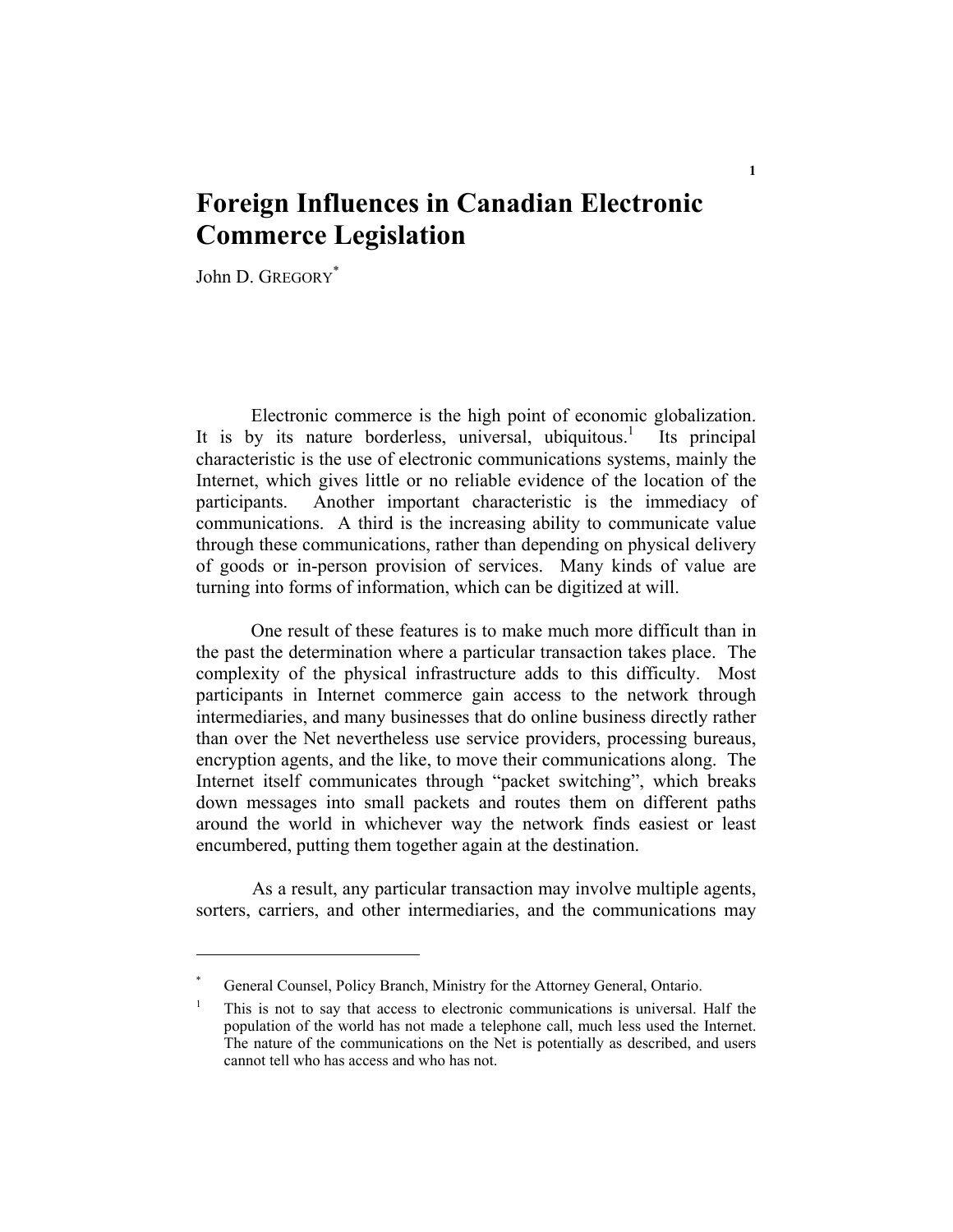pass through many diffferent countries, besides those of the businesses that are legally parties to the transaction. The picture is further complicated by the use of the World Wide Web, which permits people around the world to have access to information and to do business with … a robot, an "electronic agent", an automated program that receives, processes and sends information without human intervention at the time of the transaction. Robots may make deals with robots. $2^2$ 

Whose laws apply to the transaction, then? What rules govern the validity of the transaction, the determination of performance, the enforcement of penalties? Who governs the incidents of commerce: trade marks, copyright, patents, trade secrets? Who ensures proper conduct, decides what is criminal or acceptable, what is unfair trade, what oppresses the consumer?

The answers to these questions are among the hardest posed by electronic commerce.<sup>3</sup> The rules that help decide whose laws apply to international dealings are difficult even in the physical world. They become particularly intractable in cyberspace. One of the traditional methods of avoiding having to answer them is to harmonize the laws of different countries. If the substantive laws are the same, then it matters much less whose laws apply to a particular transaction or a particular  $dispute.<sup>4</sup>$ 

<sup>2</sup> The use of automated programs to deal with incoming messages, or even to send them from one party and to process them at the other end, is not unique to the World Wide Web; EDI transactions often have recourse to them. However, the very large numbers of transaction websites, almost all of this are automated, and the large number of individuals who enter transactions with the robots without benefit of prior agreement about the consequences, tend to make the status of the electronic agent a novel legal question.

<sup>3</sup> See "Jurisdiction and the Internet - Are Traditional Rules Enough?" by Ogilvy Renault on the Uniform Law Conference of Canada website, http://www.law.ualberta.ca/alri/ulc/current/ejurisd.htm . [NOTE: the Uniform Law site is bilingual – French versions are on the site for most or all documents cited here.] See also the study by the American Bar Association at http://www.kentlaw.edu/cyberlaw.

<sup>4</sup> It does continue to matter for some important reasons, of course, such as the trustworthiness of the courts that may decide disputes, the enforceability of orders of those courts, accessibility of dispute resolution, the cost of communications, and so on. Delocalizing dispute resolution has produced active recourse to international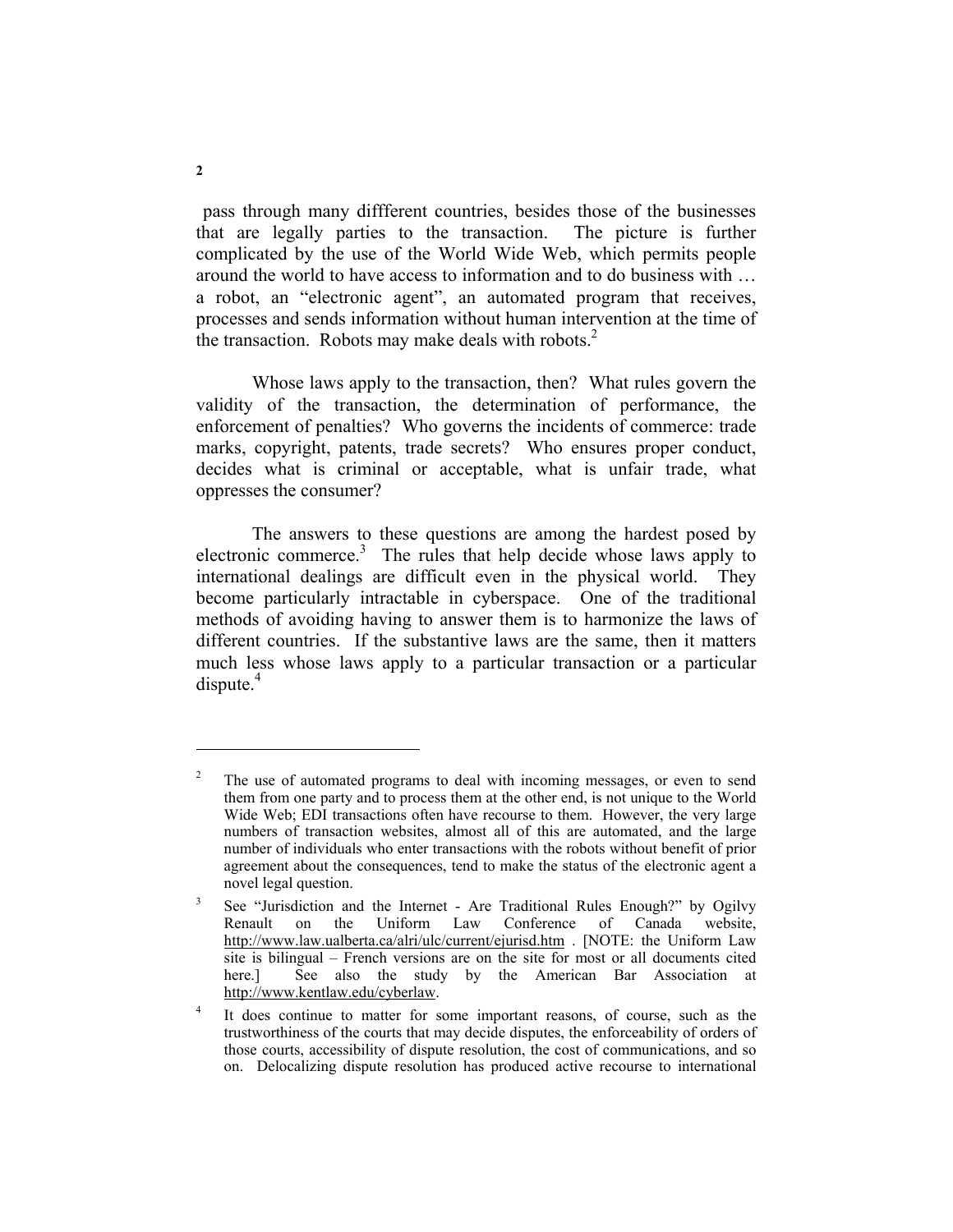What are these substantive laws? In particular, are they satisfactory to handle the kinds of issues that electronic commerce presents? Until recently, it is fair to say that the world's legal systems have by and large not kept up to the technology. They still tend to presume that legal relationships will be created on or evidenced by paper and authenticated with ink signatures. They still look to original documents, though in the digital world, every version of a document is equal, in that copies cannot be distinguished from the version from which it was copied. The language and the concepts cause difficulty in knowing whether current business practices are effective in law and enforceable in court.

Naturally the business people, and later the consumers as well<sup>5</sup>, wanted to see the laws changed to accommodate electronic communications. The first line of attack was the amendment of individual statutes to authorize the new media for their particular purposes. For example, registrations under personal property security laws have been allowed to be done electronically for many years.<sup>6</sup> Electronic land registration has come later.<sup>7</sup> Likewise, governments legislated for their own purposes. In Ontario, all the taxation statutes were amended in the

arbitration. E-commerce has stimulated serious interest in taking dispute resolution online. See Christine Hart, "Dispute Avoidance and Dispute Resolution in Electronic Commerce", http://www.law.ualberta.ca/alri/ulc/current/hart.htm .

<sup>5</sup> Electronic communications between businesses date from the 1970s and arguably are an evolution of electric communications that preceded them: telegram, telephone, telex, and so on. The use of computer communications increased the automation of the messages. Electronic data interchange (EDI) grew rapidly in the 1980s, particularly among large businesses. The opening of the Internet to commercial use in the mid-1990s, and the development of the World Wide Web that made its use much more accessible, brought consumers into electronic commerce for the first time (though cross-border transactions through mail-order and later telephone order catalogue sales have been around for much longer.)

<sup>6</sup> In Ontario, the authority for this is found in the *Electronic Registration Act (Ministry of Consumer and Commercial Relations Statutes) 1991*, S.O. 1991 c.44. Regulations extended the Act to the *Personal Property Security Act* and later the *Repair and Storage Liens Act*.

<sup>7</sup> In Ontario, the *Land Registration Reform Act* was amended in 1994 for this purpose, though the registration system itself started going live on a county-by-county basis in 1999. See S.O. 1994 c.27 s. 85.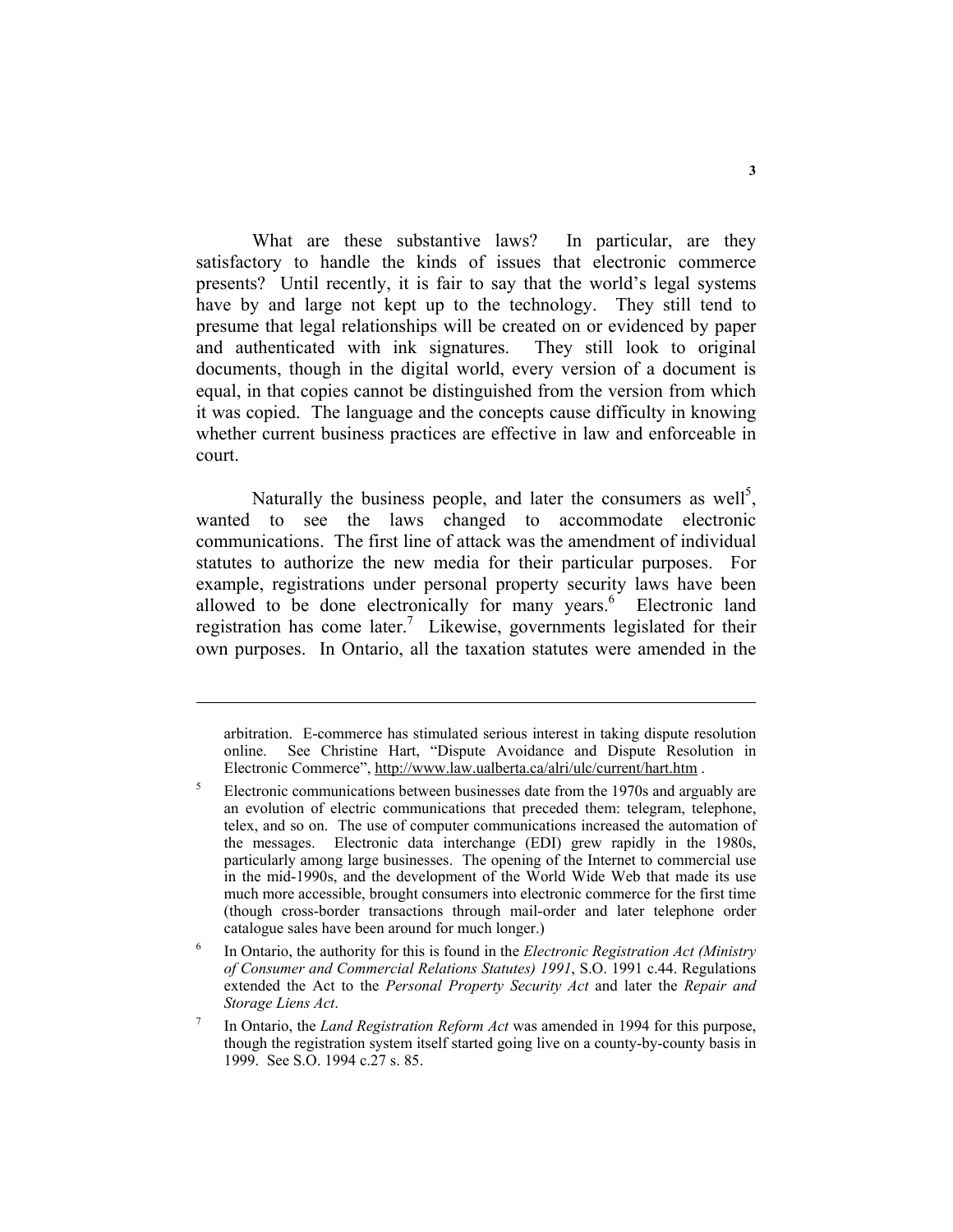early 1990s to ensure proper authority for electronic handling, storage and reproduction of taxpayers' information.<sup>8</sup>

More comprehensive approaches to internal law reform grew in the 1990s. An early example is Ontario's *Business Registration Reform Act,*  1994<sup>9</sup> which authorizes regulations to prescribe electronic manners of communicating with government under any business information statute of the government. Other provinces also have this kind of legislation.<sup>10</sup> Similar narrow-focus laws were made in other countries as well.

International efforts at law reform began to take shape about the same time, though they developed slowly. In 1985 the United Nations Commission on International Trade Law (UNCITRAL) first examined the impact of national legal systems on the increasing use of electronic communications in international trade.<sup>11</sup> The report urged member countries to examine their own laws and to amend them to accommodate modern communications. Very few accepted the invitation.

During the late 1980s, the initiative was taken by the private sector. The principal users of electronic data interchange developed fairly consistent practices among themselves, in trading partner (or interchange) agreements, and these were standardized on a national scale and in the

<sup>8</sup> See for example section 93 (6.1 - 6.3) of the *Corporations Tax Act*, R.S.O. 1990 c. C.40, as amended by S.O. 1994, c.14 s. 42(1).

<sup>9</sup> S.O. 1994 c.32.

<sup>10</sup> See for example the *Business Electronic Filing Act*, S.N.S. 1995-96 c.3; *The Electronic Filing of Information Act*, S.S. 1998 c. E-7.21; the *Business Paper Reduction Act*, S.B.C. 1998 c.26.

<sup>&</sup>lt;sup>11</sup> See "The Legal Aspects of Automatic Data Processing", UN document A/CN.9/254 and "The Legal Value of Computer Records", UN document A/CN.9/265.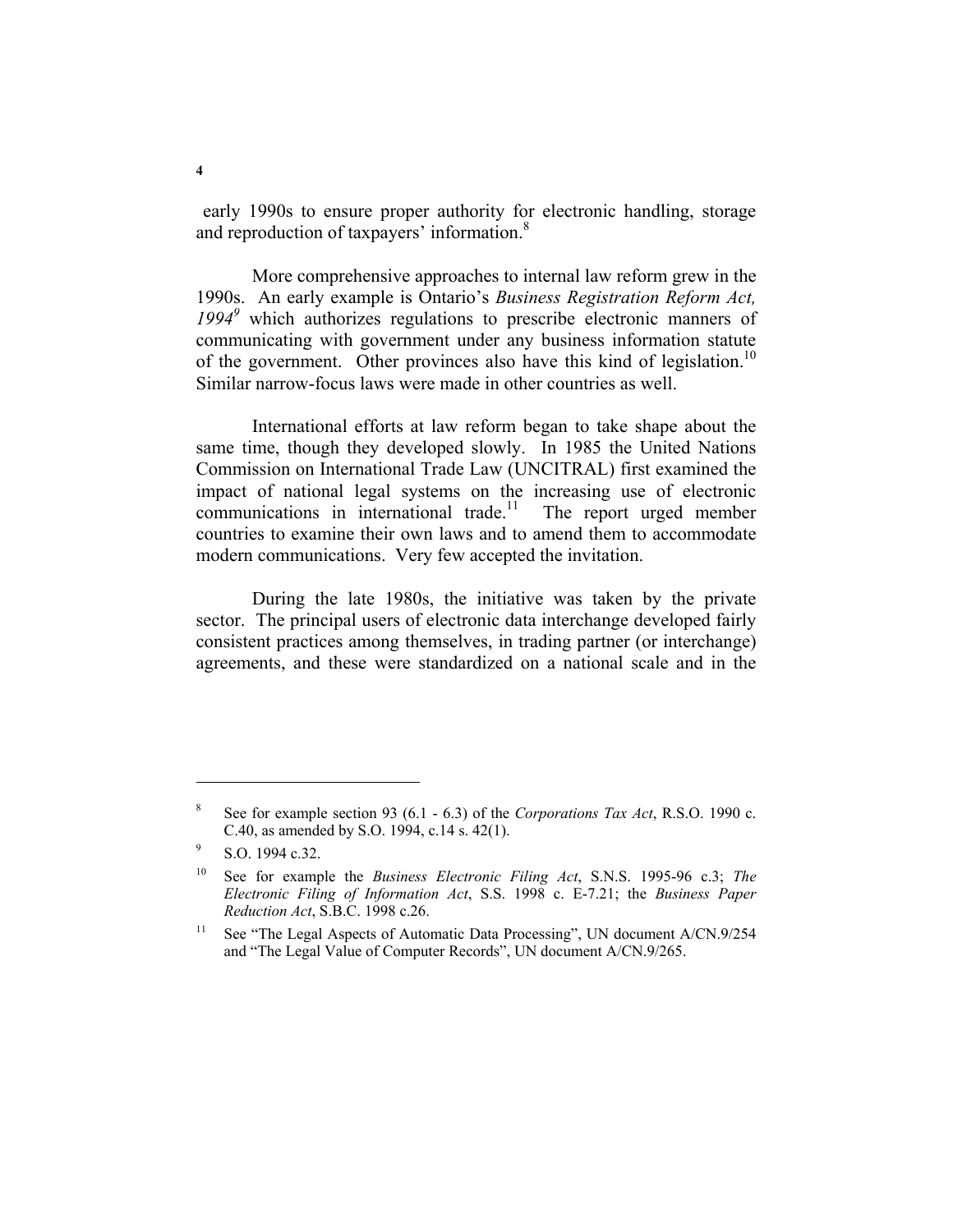early 1990s across national boundaries.<sup>12</sup> A handful of other international initiatives grew up as well.<sup>13</sup>

However, these actions were ultimately considered inadequate, for a number of reasons. For example, some requirements of law as to form could not be derogated from by contract. Commercial parties could not by contract reach all the relevant participants in their activities. Judicial interpretation of statutes and contracts is a very slow, partial and unreliable path to comprehensive reform, and impossible for many countries at the same time.<sup>14</sup> As a result, UNCITRAL returned to the field. In 1992 its Working Group on International Payments began a study of the best legal regime for international uses of electronic communications in business. The group was much influenced by the standard forms of EDI trading partner agreement, and many of the provisions ultimately adopted by UNCITRAL show their roots in a closed system – one in which all of the parties are bound by common contracts and technology – with sophisticated partners. As late as 1994 the outcome of the discussions was seen as a collection of model rules for the use in international  $EDI<sub>15</sub>$  However, the use of electronic communications in commerce was fast broadening as the working group deliberated. As noted earlier, the commercial use of the Web dated from about this time. The final product of this work was the UNCITRAL Model Law on Electronic Commerce, adopted in 1996.<sup>16</sup>

Since the Model Law was adopted, UNCITRAL has been refining the work in this area. The working group, now named the Working Group

<sup>12</sup> The Canadian standard was the EDI Council of Canada's *Model Form of Electronic Data Interchange Trading Partner Agreement* (1990). A US model is found at 45 *Business Lawyer* 1645 (1990). International efforts were made through the United Nations' Economic Council for Europe. See a summary of the international picture as of 1993 in A.H. Boss and J.B. Ritter, *Electronic Data Interchange Agreements: A Guide and Sourcebook* (Paris, ICC, 1993.

<sup>&</sup>lt;sup>13</sup> For example, the Comité maritime international (CMI) adopted rules in 1990 for international electronic bills of lading, though their use has been sporadic. *CMI Rules for Electronic Bills of Lading* (Paris, CMI).

<sup>14</sup> A.H.Boss, "The Emerging Law of International Electronic Commerce", 6 *Temple Int'l and Comp.L.J.* 293 (1992).

<sup>&</sup>lt;sup>15</sup> See United Nations Document A/CN.9/WG.IV/WP.62, 20 July 1994.

<sup>&</sup>lt;sup>16</sup> UN Document A/51/17. http://www.uncitral.org/english/texts/electcom/ml-ec.htm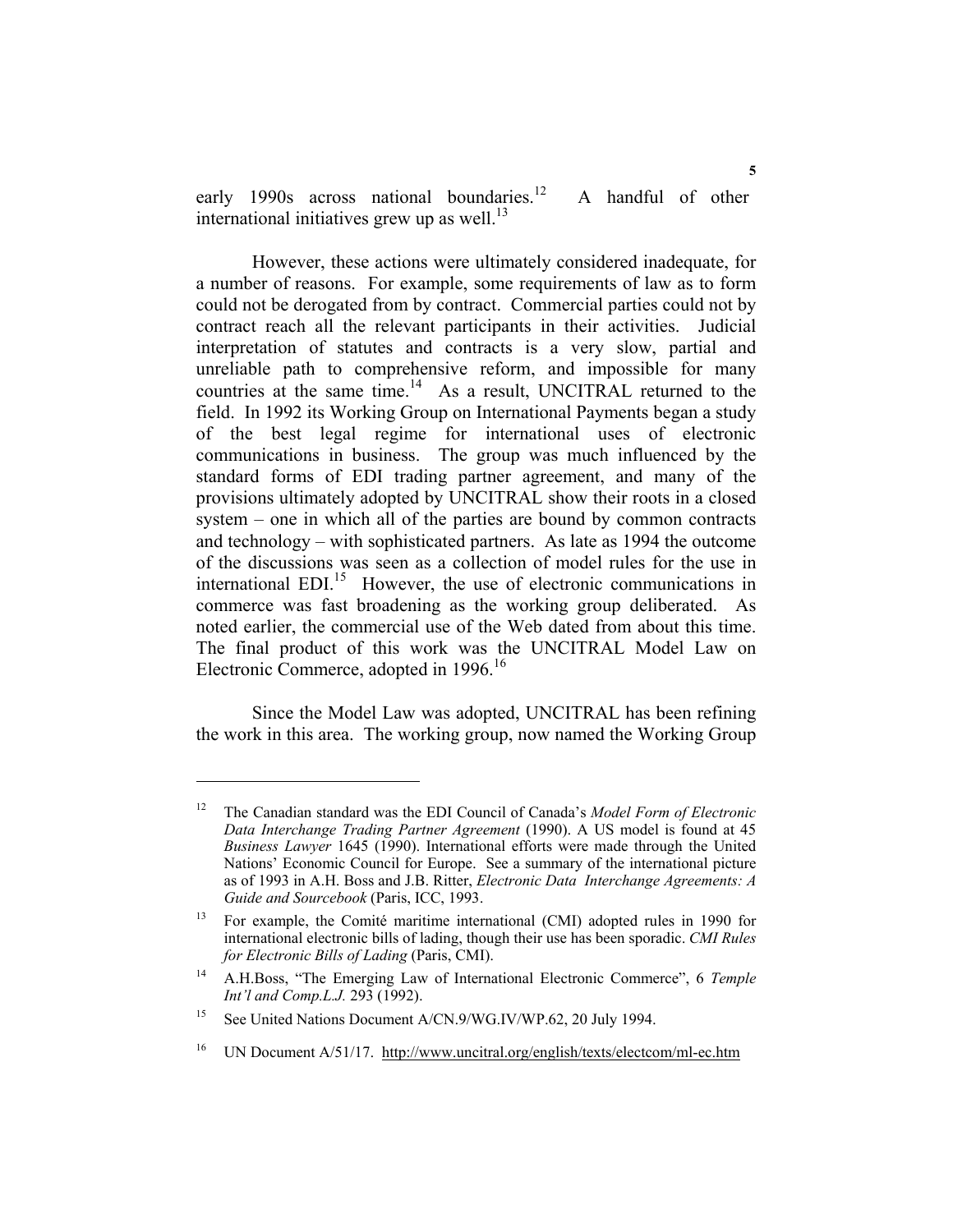on Electronic Commerce, finished a set of Uniform Rules on electronic signatures in September 2000; these Rules will be presented to the full Commission in June 2001. The working group will meet in March 2001 to consider where it should go from there.

Meanwhile the field has become more crowded. A number of other international bodies, private or public, have been developing rules or standards or model laws or conventions on legal aspects of electronic communications. Without pretending to be exhaustive, one can mention

- the Organization for Economic Cooperation and Development  $(OECD)<sup>17</sup>$ , which has worked on standards of authentication and consumer protection, among other things;
- the International Chamber of Commerce  $(ICC)^{18}$ , which has developed secure signature standards and electronic versions of its widely-used standard terms for international trade contracts (Incoterms);
- the World Intellectual Property Organization  $(WIDO)^{19}$ , which created two conventions on copyright in data bases in the electronic age and which more recently has developed a popular on-line arbitration system for disputes over Internet domain names;
- the World Trade Organization  $(WTO)^{20}$ , which is considering the impact of electronic delivery on its General Agreement on Tariffs and Trade and its General Agreement on Trade in Services<sup>21</sup>; and
- the Hague Conference on Private International  $Law^{22}$ , which held a special workshop in Geneva in the fall of 1999 to figure out how to take a share of this topic. (Its long-standing work on the jurisdiction of civil courts and the enforcement of civil judgments has recently started to think about these matters in the context of electronic communications.)

- <sup>19</sup> http://www.wipo.org
- 20 http://www.wto.org

22 http://www.hcch.net

<sup>17</sup> http://www.oecd.org

<sup>18</sup> http://www.iccwbo.org

<sup>&</sup>lt;sup>21</sup> At least WTO would like to consider these matters, but it has had some difficulty in getting agreement on an agenda, because of the protests that have arisen inside and outside its recent meetings.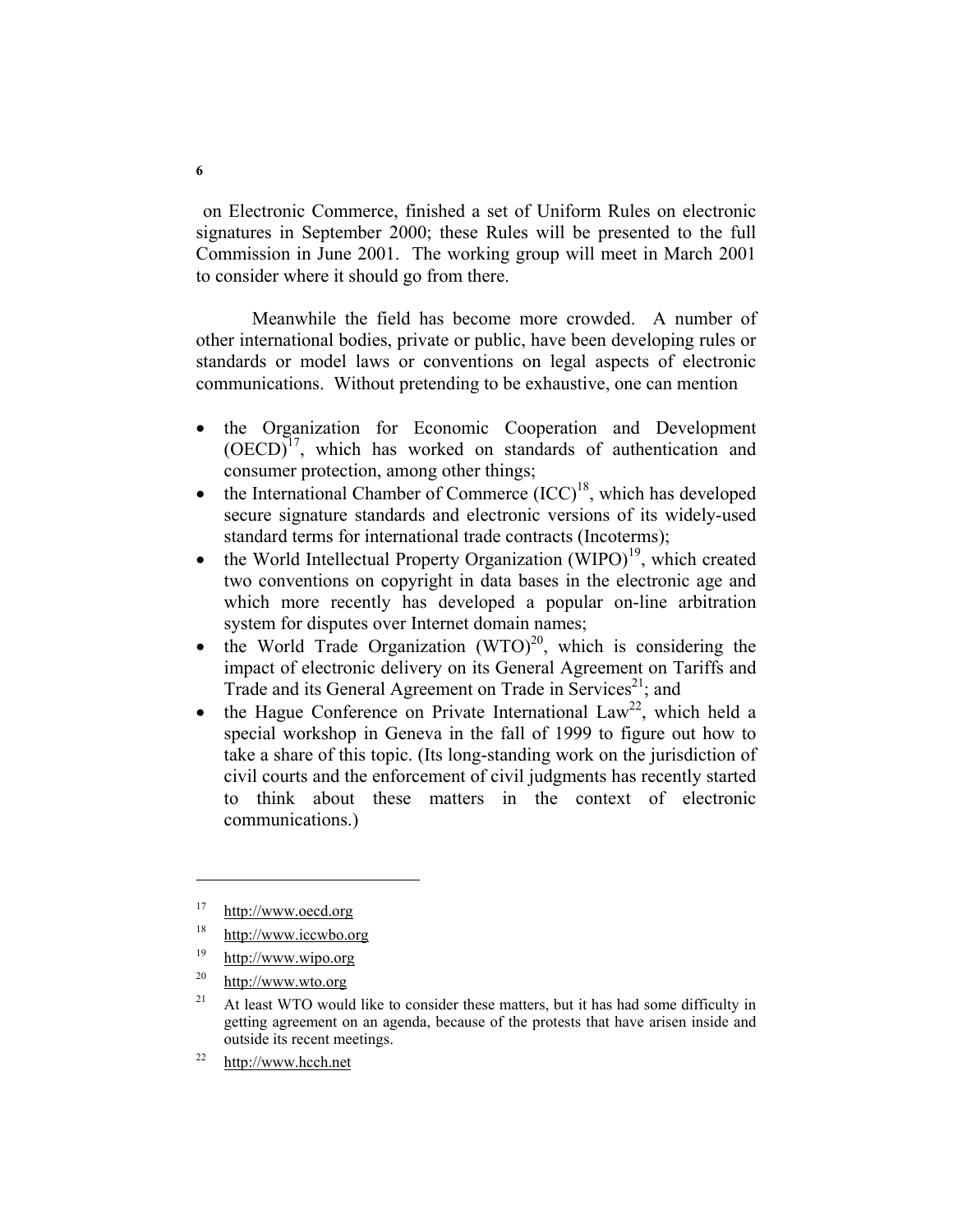Further, new international organizations are being created to handle the new issues. The most formal of them is the Internet Corporation for Assigned Names and Numbers  $(ICANN)^{23}$ , which has taken over from a United States government agency the governance of domain names on the Internet. $^{24}$ 

 As the international efforts developed during the 1990s, domestic lawmakers started to become more systematic in removing legal barriers to the use of electronic communications. They slowly realized that electronic commerce presented common difficulties in many areas, and that piecemeal approaches driven by the needs of a particular interest group or particular government department's programs was in the long term a recipe for fragmentation and frustration of technology and law.

 Some of these efforts began earliest in the United States, partly because of the early adoption of electronic technology there, partly because of the existence of a common basis of business law in the Uniform Commercial Code that influenced them to seek out shared principles, partly because the size of the Bar produced a critical mass of people interested in the field—if it was a field!<sup>25</sup> In Canada, the Uniform Law Conference of Canada asserted the importance of dealing with this kind of issue at its 1993 meeting<sup>26</sup>. That meeting launched the Conference's work on electronic evidence, which culminated in the *Electronic Evidence Act*<sup>27</sup> in 1998, a statute now enacted federally<sup>28</sup> and in two provinces<sup>29</sup>, with more in the wings<sup>30</sup>.

<sup>23</sup> http://www.icann.org

 $24$  A very important group that does not make law by that name but whose protocols define the Internet itself is the International Engineering Task Force (IETF) (http://www.ietf.org), a volunteer body which works on consensus. It has been said that the Internet does not exist, it is merely the result of a collection of protocols (standards) by which computers may communicate with each other.

 $25$  The definitive study of how the US law of electronic commerce influenced and was influenced by international developments is by Professor Amelia Boss, "Electronic Commerce and the Symbiotic Relationship between International and Domestic Law Reform", 72 Tulane L.R. 1931(1998).

<sup>&</sup>lt;sup>26</sup> See "Electronic Data Interchange: Legal Issues for Governments" in the 1993 Proceedings of the Uniform Law Conference of Canada, Appendix G, 198.

 $27$  http://www.law.ualberta.ca/alri/ulc/acts/eeeact.htm.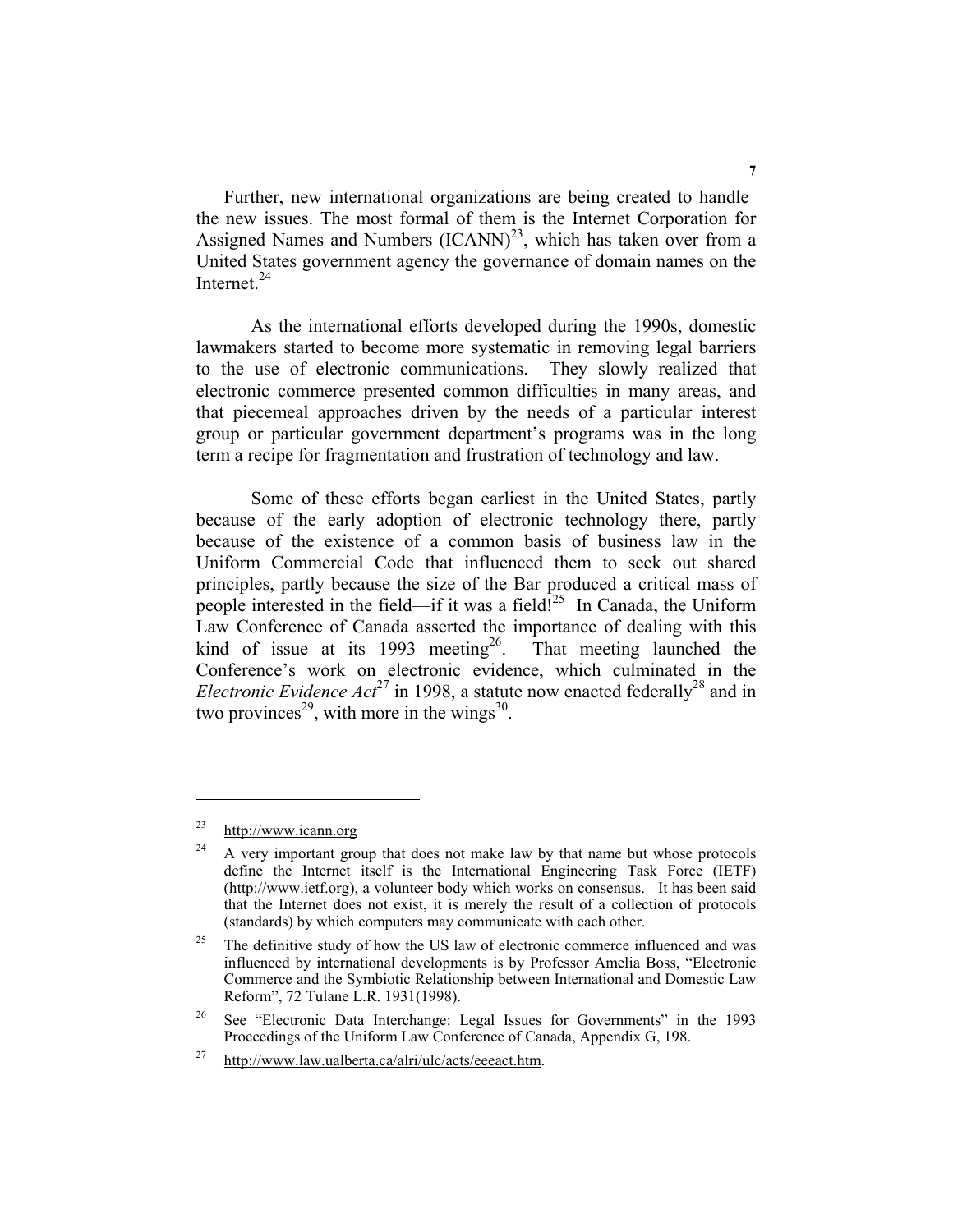Even before the UN Model Law on Electronic Commerce was adopted, the discussion and drafts at UNCITRAL influenced Canadian law reform. This was due partly to its being almost the only work carried on in the field, partly because of the high quality of the discussions, and partly because of the minimalist approach it took, which made it readily adaptable to a multitude of uses in member states' legal systems. The approach in what was eventually Article 9 of the UN Model Law had a direct impact on drafts of the *Uniform Electronic Commerce Act*.<sup>31</sup> The discussions of electronic signatures found their way into regulations under Ontario's *Provincial Offences Act* on electronic filing of charges for provincial offences. $32$ 

 Once the Model Law was adopted, many countries took it up in earnest. Projects were begun in Canada, the United States, Australia, and Singapore, to mention a few of the early efforts in mainly common law countries. Even without these projects, there was influence. British Columbia amended its *Offences Act* in 1997 to authorize electronic documents and signatures, and used the concepts and to a large extent the language of the Model Law to do so. $^{33}$ 

 The direct results of these projects are known. Canada and many other countries have legislation to implement the UN Model Law on

30 Manitoba's bill that will among other things amend its *Evidence Act* is at http://www.gov.mb.ca/chc/statpub/free/pdf/b31-1s00.pdf

<sup>28</sup> Part 3 of the *Personal Information Protection and Electronic Documents Act*, S.C. 2000 c.5. http://www.parl.gc.ca/36/2/parlbus/chambus/house/bills/government/C- $6/C-6$   $4/C-6$  cover-E.html

<sup>29</sup> Ontario amended its *Evidence Act* in the *Red Tape Reduction Act 1999*, S.O. 1999 c.12, Schedule B, section 7 (in force June 30, 2000) http://www.ontla.on.ca/Documents/StatusofLegOUT/b011\_e.htm. Saskatchewan passed its *Evidence Amendment Act*, Bill 34, in June 2000. http://www.legassembly.sk.ca/bills/HTML/bill034.htm

 $31$  The author of this note chaired the working group that developed the Uniform Electronic Commerce Act. The Uniform Act ultimately diverged from the Model Law, but some of the drafts of the Uniform Act show the influence clearly.

<sup>&</sup>lt;sup>32</sup> See O.Reg.497/94, and John D. Gregory, "Electronic Documents in Ontario's Photoradar System", (1995), 6 J.M.V.L. 277.

<sup>33</sup> S.B.C. 1997 c.28 s 13.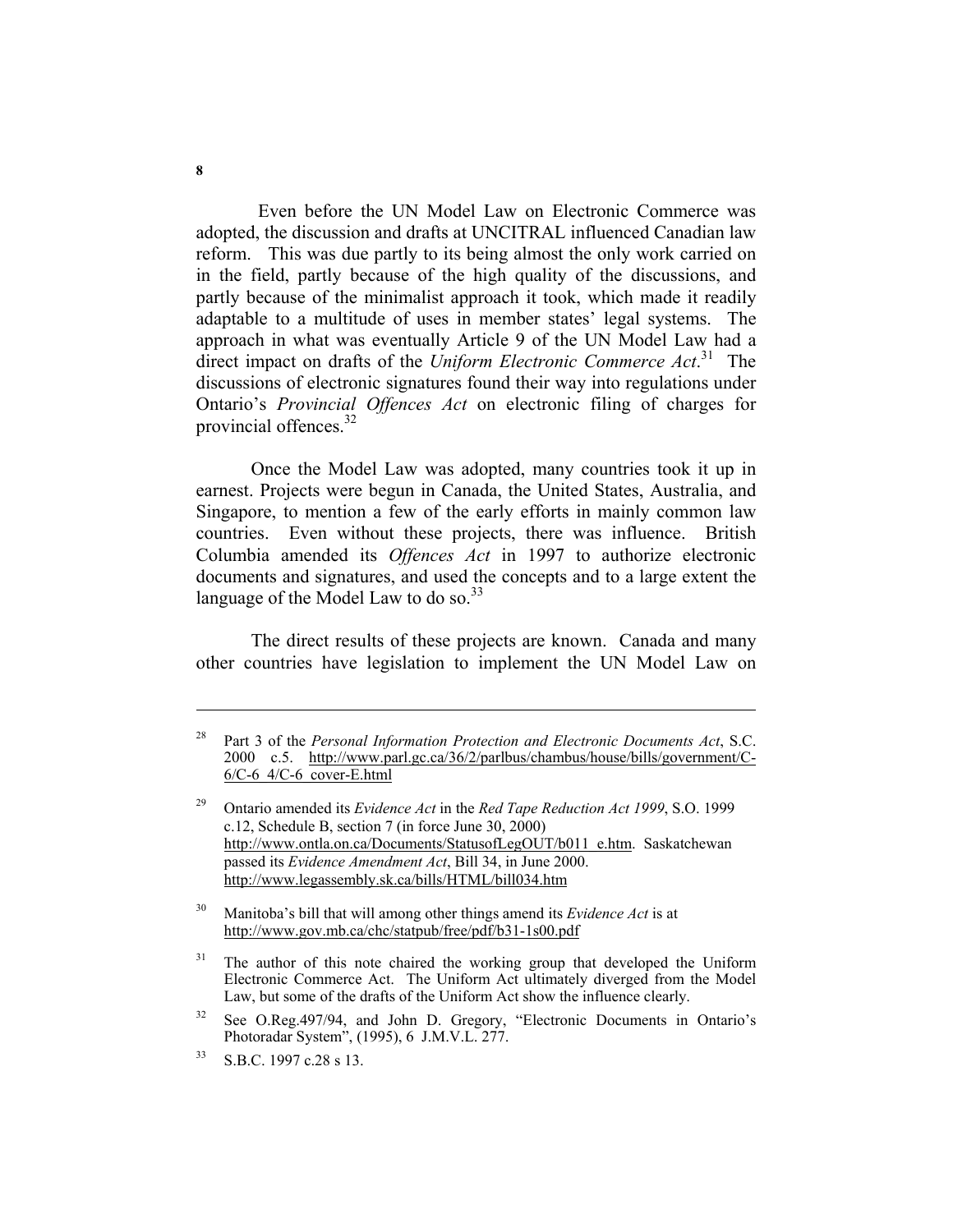Electronic Commerce, usually for domestic as well as international legal communications. Canada has the *Uniform Electronic Commerce Act*, The United States has the *Uniform Electronic Transactions Act*, also adopted in 1999.35 Australia adopted its *Electronic Transactions Act* for the Commonwealth in 1999, and some states have adopted harmonized legislation in  $2000$ .<sup>36</sup> Singapore was first in the world to adopt the Model Law, in its *Electronic Transactions Act* in 1998.<sup>37</sup> Many other countries have followed.<sup>38</sup>

 The direct influence of the Model Law is not a surprise. The legislation was designed and marketed for adoption by member states of the United Nations, and it filled a clear need in a flexible and practical way.<sup>39</sup> The novel feature of the domestic statutes that implemented the Model Law is the continuing interaction of different legal systems and law reform processes as the statutes were developed. To a significant extent the collaboration of nations that began at UNCITRAL has kept going afterwards.

 A number of factors support this new collaboration. One is the common personnel in the international and domestic efforts. Many of the delegates to UNCITRAL were involved in consulting on and drafting the e-commerce legislation in their home states. As the Working Group continued its work on electronic signatures, the meetings provided a forum

37 http://www.cca.gov.sg/eta/index.html

<sup>&</sup>lt;sup>34</sup> http://www.law.ualberta.ca/alri/ulc/current/euecafa.htm . The UECA has been adopted in Saskatchewan http://www.legassembly.sk.ca/bills/HTML/bill038.htm and introduced in Manitoba http://www.gov.mb.ca/chc/statpub/free/pdf/b31-1s00.pdf, Ontario http://www.ontla.on.ca/Documents/documentsindex.htm, and British Columbia http://www.legis.gov.bc.ca/2000/1st\_read/gov32-1.htm.

<sup>&</sup>lt;sup>35</sup> http://www.law.upenn.edu/bll/ulc/uecicta/eta1299.htm and for commentary, http://www.uetaonline.com

<sup>36</sup> http://www.ag.gov.au/ecommerce gives legislation and policy sources for Australia.

<sup>&</sup>lt;sup>38</sup> A list of current electronic commerce legislation can be found at the Baker  $\&$ McKenzie website at http://www.bmck.com/ecommerce/

<sup>&</sup>lt;sup>39</sup> See John D. Gregory, "The United Nations Model Law of Electronic Commerce in Canada", (2000), 4 Cdn Int Lawyer 34 and "La Loi type des nations unies sur le commerce électronique", http://www.interlog.com/~euclidav/loitype.html.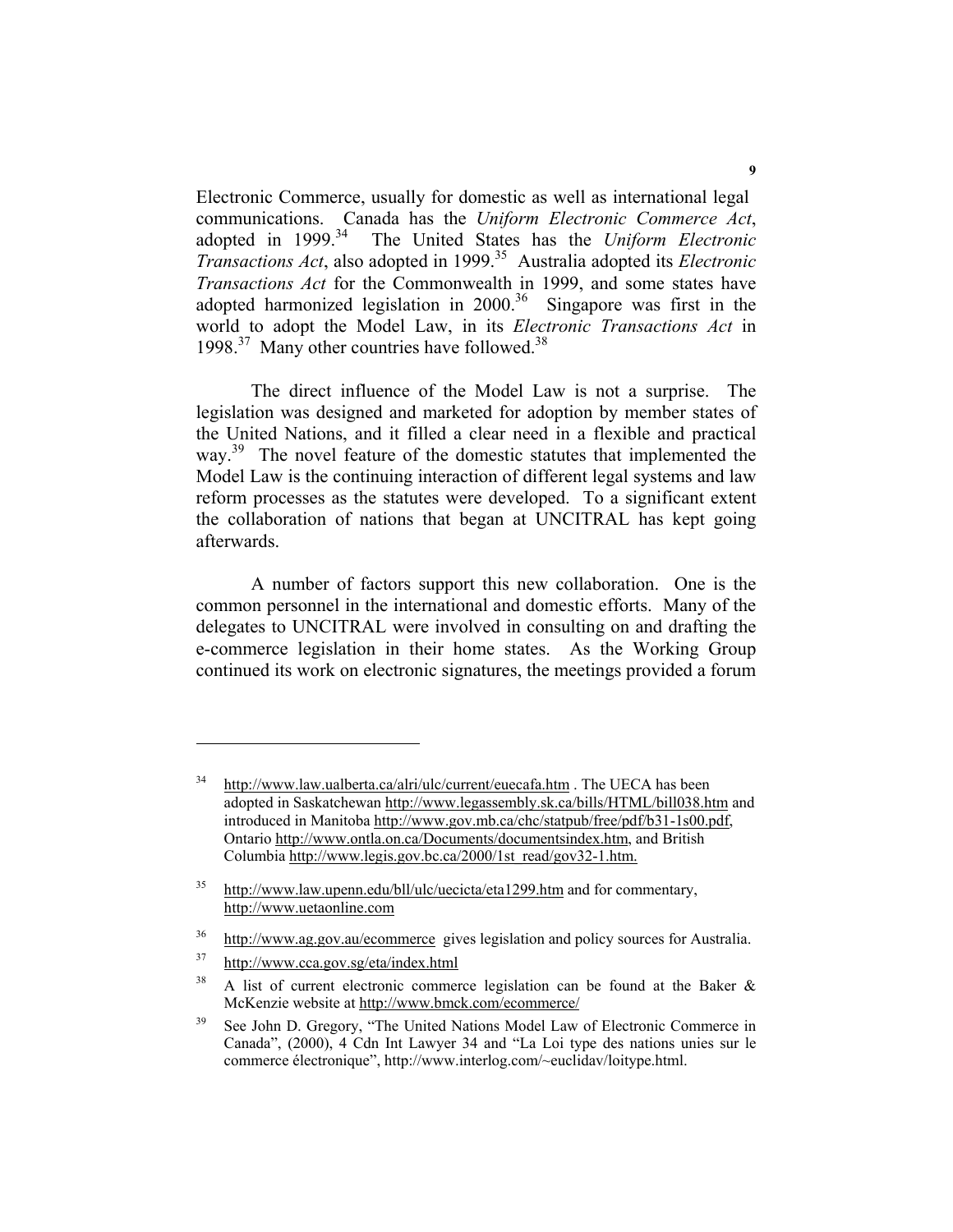for discussion of the work being done at home on the Model Law. Drafts and final statutes were exchanged.

Another factor was the desire to keep up with advances in markets and technology, while respecting the impulse to global harmonization that the Model Law itself had been created to promote. The Model Law had not addressed a number of practical issues that many states faced, and its provisions were problematic on some other issues, notably the attribution rules of Article 13.40 Sometimes states wanted to go further, such as to develop rules about agencies that certify electronic signatures. As a result, there was much food for conversation at the meetings, and incentive to continue the conversations from home.

 A third factor was the nature of electronic communications themselves. It was easier now than in the past to keep in touch, to watch what other countries were doing, thanks to electronic mail and legislative web sites. The Canadian and Australian projects made use of the World Wide Web to post discussion papers and draft documents.<sup>41</sup> The American project got considerable assistance from Internet mailing lists and from web sites; all the drafts appeared on line with discussion documents on the main issues.<sup>42</sup> The Canadian project was much assisted by a mailing list that included key foreign observers from the United States, the United Kingdom, Australia, New Zealand, Sweden, the EU, and elsewhere. Individual queries, comments and encouragement were also possible as problems arose. In short, the discussions heard many voices.

<sup>&</sup>lt;sup>40</sup> Most implementing states have left Article 13 alone, or have adopted only its first two, uncontentious, paragraphs, which say that an electronic document ("data message" in the Model Law) is the act of a person if the person creates it or authorizes someone else to create it. The rules that allow attribution of a document based on the fault of the holder of a signing key have not been so popular, for a number of reasons beyond the scope of this paper.

<sup>41</sup> See the Uniform Law Conference of Canada web site at http://www.law.ualberta.ca/alri/ulc/eindex.htm. The working paper there on jurisdiction and the Internet is the single most visited document on the site. See also http://www.law.gov.au/ecommerce for much background on the Australian work.

<sup>&</sup>lt;sup>42</sup> The drafts of the National Conference of Commissioners on Uniform State Laws are on line at http://www.law.upenn.edu/bll/ulc/ulc.htm. The work was supported on the American Bar Association site, through http://www.abanet.org/buslaw/cyberlaw/home.htm and privately at a site now known as http://www.uetaonline.com.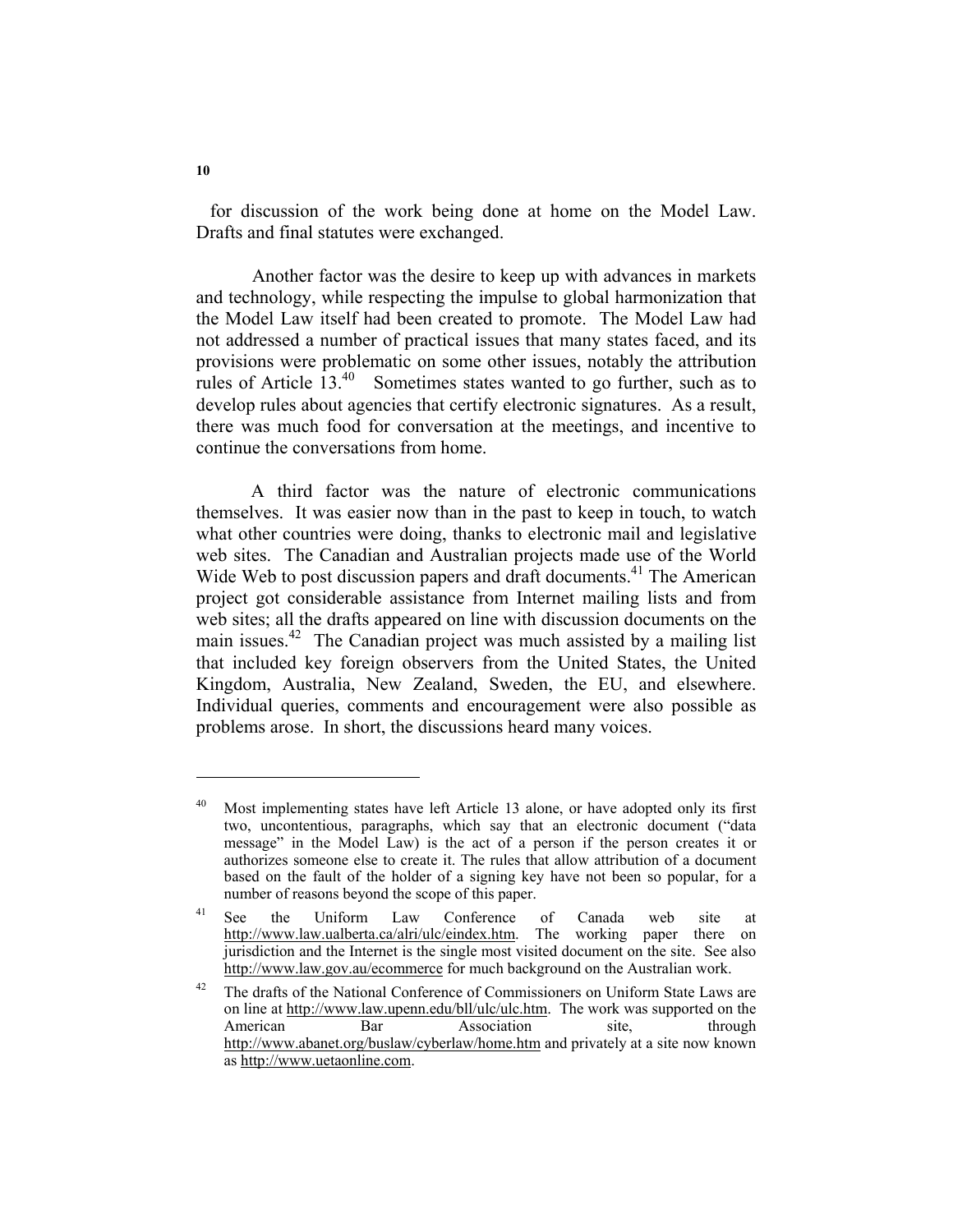Finally, the private sector users lobbied for harmonization in implementing the Model Law as well. As its name suggests, the Model Law is only a model, whose provisions are expected to be adapted by countries that incorporate it into their own legal systems. It does not purport to answer every question for every system.<sup>43</sup> Certainly in Canada we were frequently urged to pay attention to what was happening in our major trading partners, notably the United States. Recent examples of this pressure are found in the hearings of the Ontario Legislature on the proposed *Electronic Commerce Act 2000*, and in speeches about that bill.<sup>44</sup>

 The international influences were widely recognized by those who benefitted from them. The first reading version of the *Singapore Electronic Transactions Act* had a note stating the source of each section, giving credit to the UN, to the American uniform statute, to several U.S. state statutes on matters of digital signatures, and to other sources. A similar document is available for the newer Indian Electronic Commerce bill  $45$ 

 Canada had some special connections that influenced its work. The most important was the institutional and personal connection between the Uniform Law Conference of Canada and the National Commission on Uniform State Laws in the United States. The ULCC's leader on ecommerce issues was present at the meeting where NCCUSL first considered its uniform project, and subsequently attended almost all of the meetings of the Drafting Committee that developed the UETA. The personal links with the chair of that committee dated from an earlier NCCUSL meeting. Some of the participants in the US work were or became members of the US delegation to UNCITRAL, where the Canadian project leaders could meet them. The Chair of the NCCUSL

<sup>&</sup>lt;sup>43</sup> The Guide to Enactment does caution enacting states about going too far afield, however. The minimalist approach is an important feature of the Model Law. Guide, para 13, 29

<sup>&</sup>lt;sup>44</sup> See the submission of George Takach to Ontario's Standing Committee on Justice and Social Policy, August 28, 2000, in http://www.ontla.on.ca/hansard/hansardindex.htm. For other forums, see Barry Sookman's presentation to the seminar at the University of Toronto on September 7, 2000, at http://www.innovationlaw.org/pages/Sookman%20Ecommerce%20final.ppt

<sup>45</sup> See India's *Electronic Commerce Act* bill at http://commin.nic.in/doc/ecact1.htm. Singapore's annotated edition is no longer on line.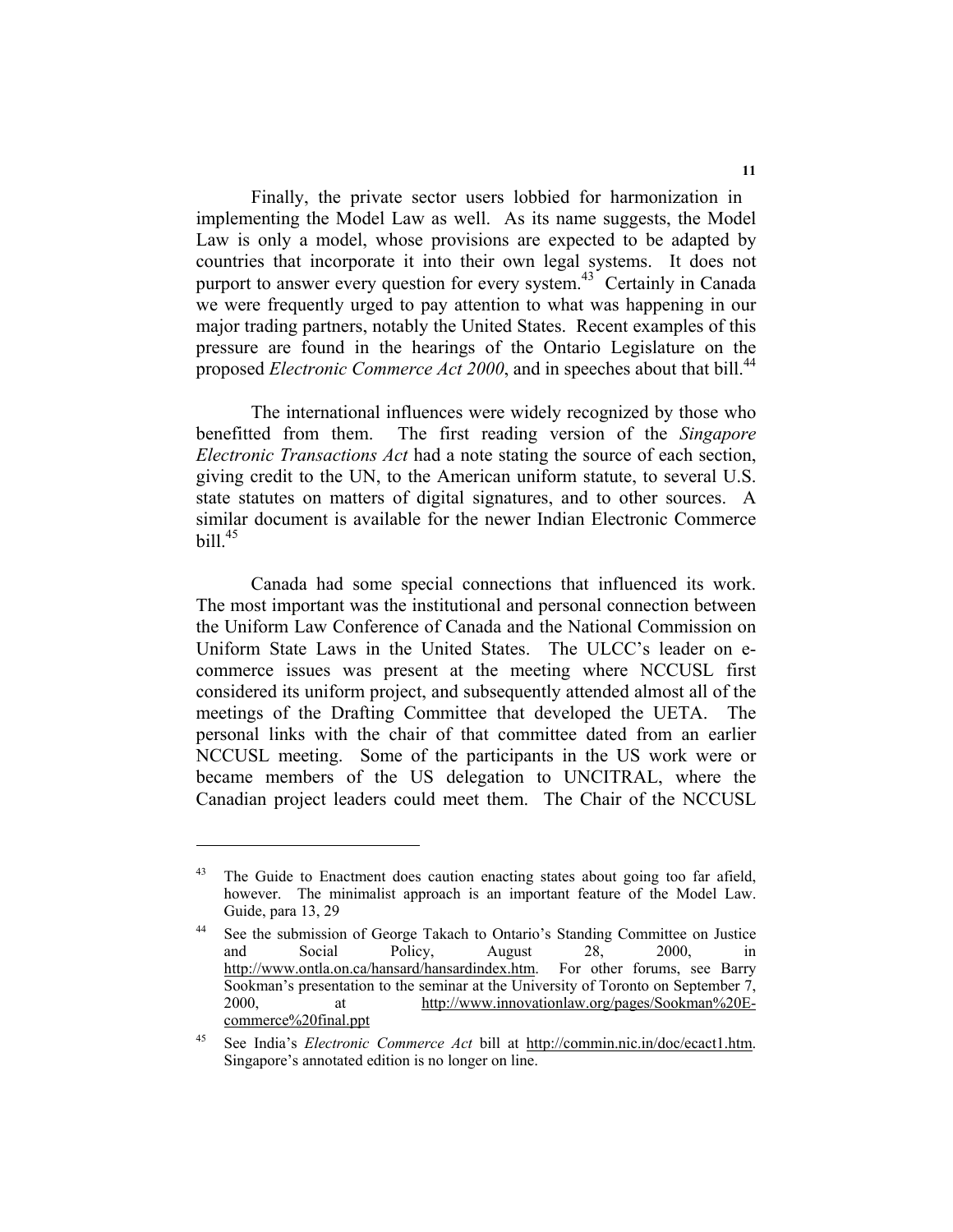Drafting Committee attended the meeting of the ULCC when the UECA was adopted.

 At home, the main Canadian delegate to UNCITRAL during the Model Law discussions was a key member of the ULCC working group. She brought her connections and her views formed from the international meetings to the work.

 What traces did these foreign influences leave on the Canadian legislation? At the general level, they reinforced the working group's decision to keep to minimalist enabling legislation, since our principal contacts were doing the same. They also supported our inclination to deal expressly with some matters only implied in the Model Law, or omitted from it. One of these was the role of consent in electronic communications. The Guide to Enactment of the Model Law says that no one should be compelled by its provisions to use electronic communications.<sup>46</sup> The Canadian, American and Australian statutes all spell this out, though in slightly different terms.<sup> $47$ </sup> Another is the special needs of government bodies, for authority to use electronic communications and for control over the format of what comes in to them electronically. Again, all three national models include provisions on the subject, where the Model Law said nothing.<sup>48</sup> The list of matters excluded from the scope of the statutes has much in common too, though the final picture differed in detail. The Canadian Conference provided a member for a NCCUSL working group on scope and exclusions in the UETA.

 The UECA picked up some sections from the UETA that would not have been included without the US influence. The most prominent is UECA section 22 on correcting errors in dealings between individuals and electronic agents (UETA section 10). Another is the limit that documents are not considered capable of being retained if the sender inhibits their

Guide to Enactment paragraph 43. The Guide, a very useful handbook to the thinking behind the Model Law and its likely operation, is published on paper and electronically with the Model Law itself.

<sup>47</sup> UECA section 6; UETA section 5; ETA (Australia) repeats the provision in several sections.

<sup>48</sup> UECA definition of "Government" and sections 7 through 11 and others; UETA sections 17 to 19; Australian ETA sections 5, 6, 9 to 12.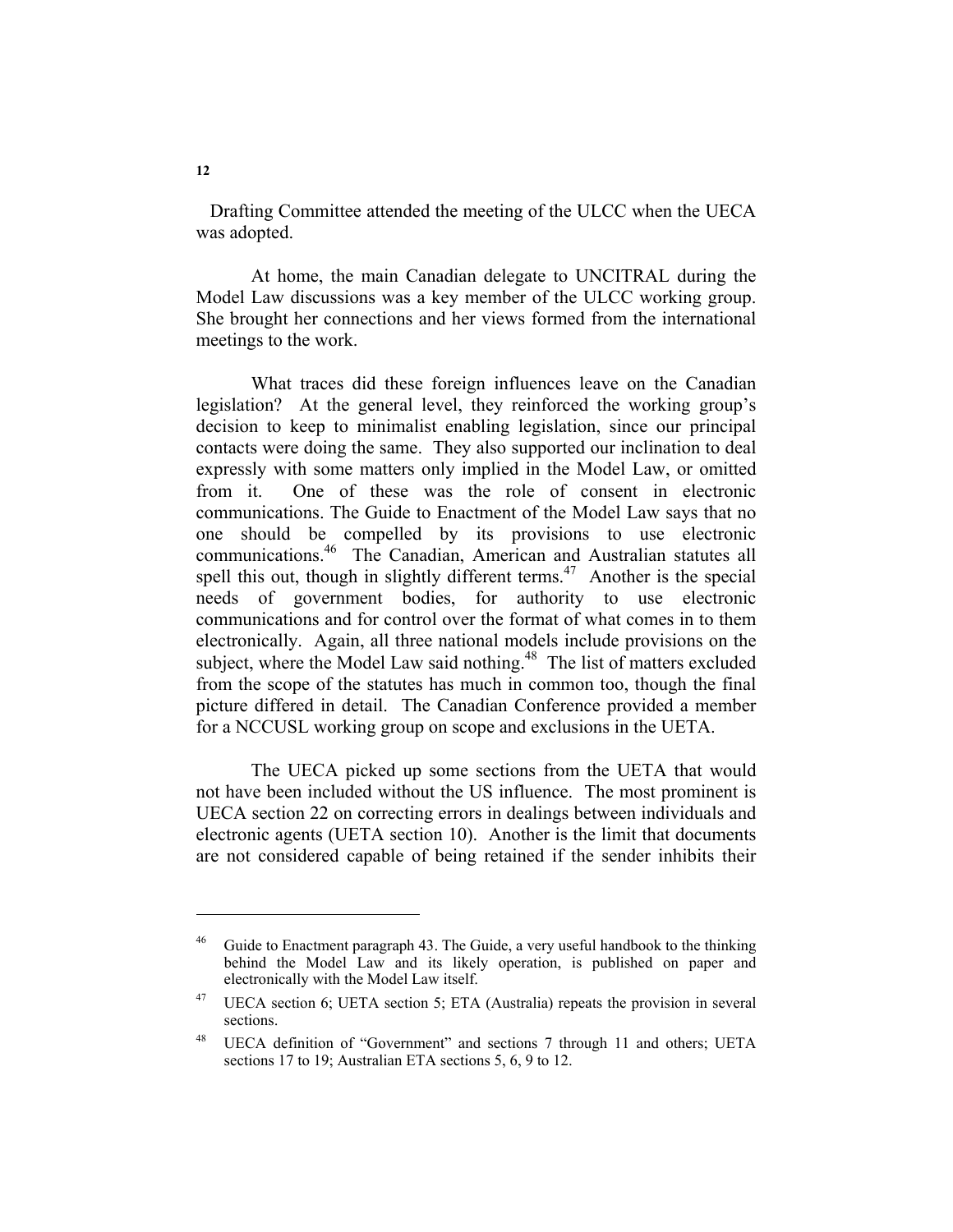storage or printing. A reciprocal influence is found in UECA section 8 on providing documents to someone. The need for a section on this topic, separate from the section on how to meet a writing requirement electronically, was noted by the Canadian working group and adopted in the US. However, the wording of the applicable test, originally proposed in Canada as "within the control of the addressee", became in both countries the American choice "capable of being retained" (UETA section 8 "capable of retention").<sup>49</sup>

 The Australian *Electronic Transactions Act* provided several drafting points for the Canadian statute as well. The most important was the treatment of government documents. Australia applied its rules only to documents coming into government electronically; outgoing documents would have to meet the general standards for such communications. Since the reason for special rules was largely to ensure compatibility with existing systems and reliability for government purposes, this limit seemed reasonable. The term "information technology standards" that the UECA applies to such government rules is taken from the Australian statute too.

In addition, the Australians in my view got right the rule about the time of receipt of electronic messages in systems not designated by the recipient for such messages. The Model Law says that such messages are received when they enter an information system controlled by the addressee. This means they are essentially treated the same as those sent to designated systems. The UETA in the US is silent on undesignated systems. The UECA borrowed the Australian concept: the message is presumed received when it enters an information system from which it is accessible to the addressee, and when the addressee becomes aware that it is there. There is no duty to check for electronic legal messages in a system that one has no reason to believe will contain any. However, one cannot ignore a message once one has notice that is available.

It is arguable that the UETA's use of "intent to sign" in its definition of electronic signature was due in substantial part to the urgings of the Canadian observer; the phrase is used in the UECA. The parallel statute in the US, the Uniform Computer Information Transactions Act (UCITA), speaks of intent to "authenticate", a term much less helpful in the context, and even less so in Canada than in the US because we have no equivalent use of that term in other law. Uniformity in the two countries' e-commerce statutes is a benefit.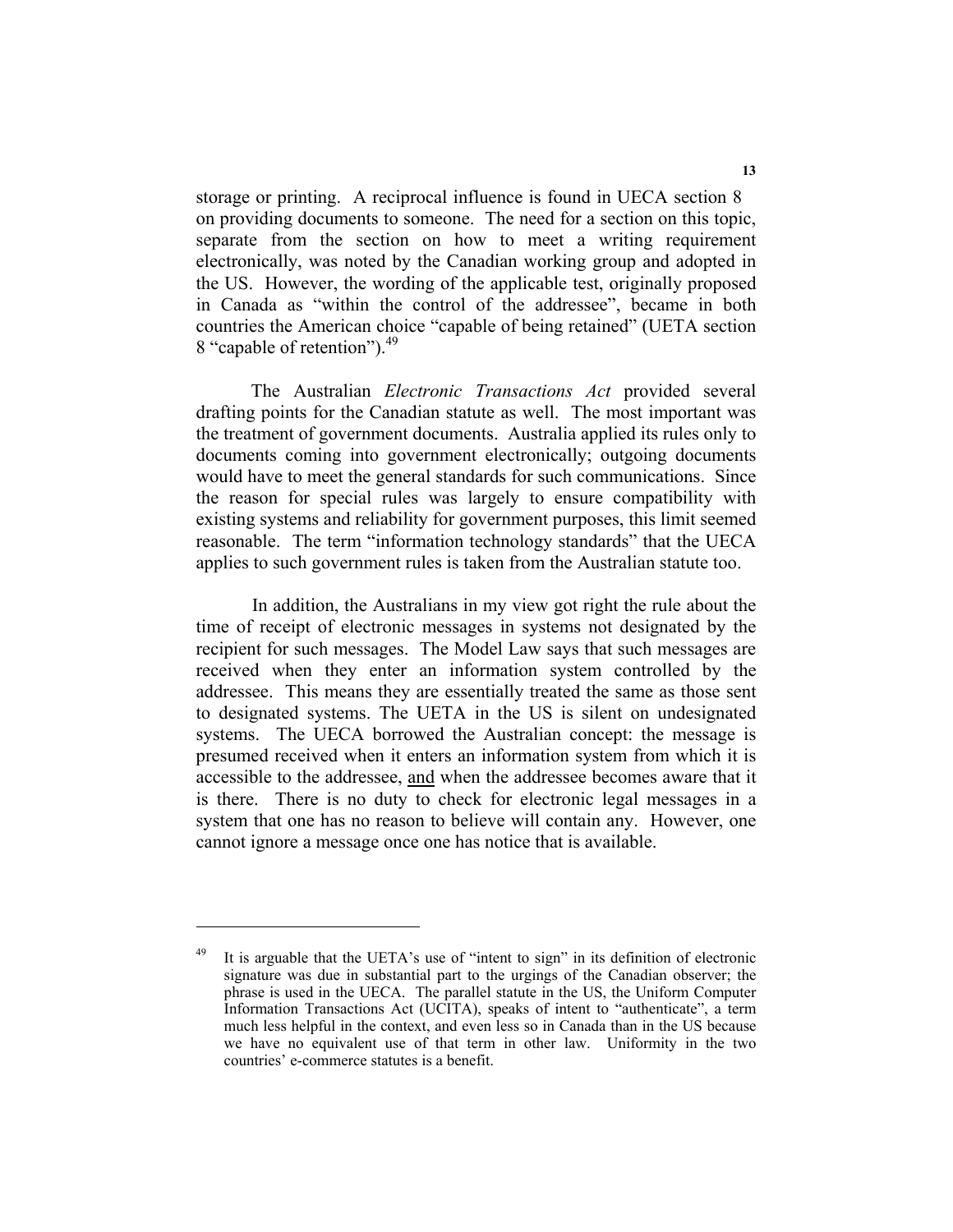When the UECA working group was considering Part Two of the Model Law on the carriage of goods, its work was assisted by the United Kingdom delegate to UNCITRAL, who had been involved in electronic shipping documents for three decades. He was also very helpful when Ontario revised the uniform provisions in its own implementing statute.

 Besides the enabling legislation to implement the Model Law, foreign influences have been felt in two closely related areas. The first is the protection of privacy, the second consumer protection.

 Privacy laws almost all stem from Guidelines for the use of personal information promulgated by the OECD in 1980. These Guidelines underlie the public sector privacy laws now in force in the federal government and in most provinces; they also shape the rules in Quebec's private sector privacy legislation $50$ , and the federal government's recent *Personal Information Protection and Electronic Documents Act*. In addition, the newer privacy legislation is prepared with an eye on the European Union's Data Protection Directive<sup>51</sup>, partly out of principle—it states an updated concept of the principles of "data protection"—but mainly out of concern that failure to comply with the EU standards will impede commercial exchanges of information between Europe and Canada.

 Protection of the consumer in electronic commerce has been a concern since commerce came to the Internet in 1995. Federal, provincial and territorial consumer measures officials have been developing principles in this field, with the assistance of business and consumer advocates. The work has made long strides on its own, but those involved have kept close track of parallel efforts at the OECD, whose principles have in turn been affected by Canadian thinking.<sup>52</sup> The Canadian working

<sup>50</sup> *Act respecting the protection of personal information in the private sector*, S.Q. 1993 c. 17

<sup>&</sup>lt;sup>51</sup> Directive 95/46/EC, 24 October 1995. http://europa.eu.int/scadplus/leg/en/lvb/l14012.htm

<sup>&</sup>lt;sup>52</sup> The OECD held a large-scale ministerial conference on electronic commerce in Ottawa in 1998, at which its principles of consumer protection were further developed. This was mainly a case of an international organization doing its own work, but the advances of the host country made the bilateral influences also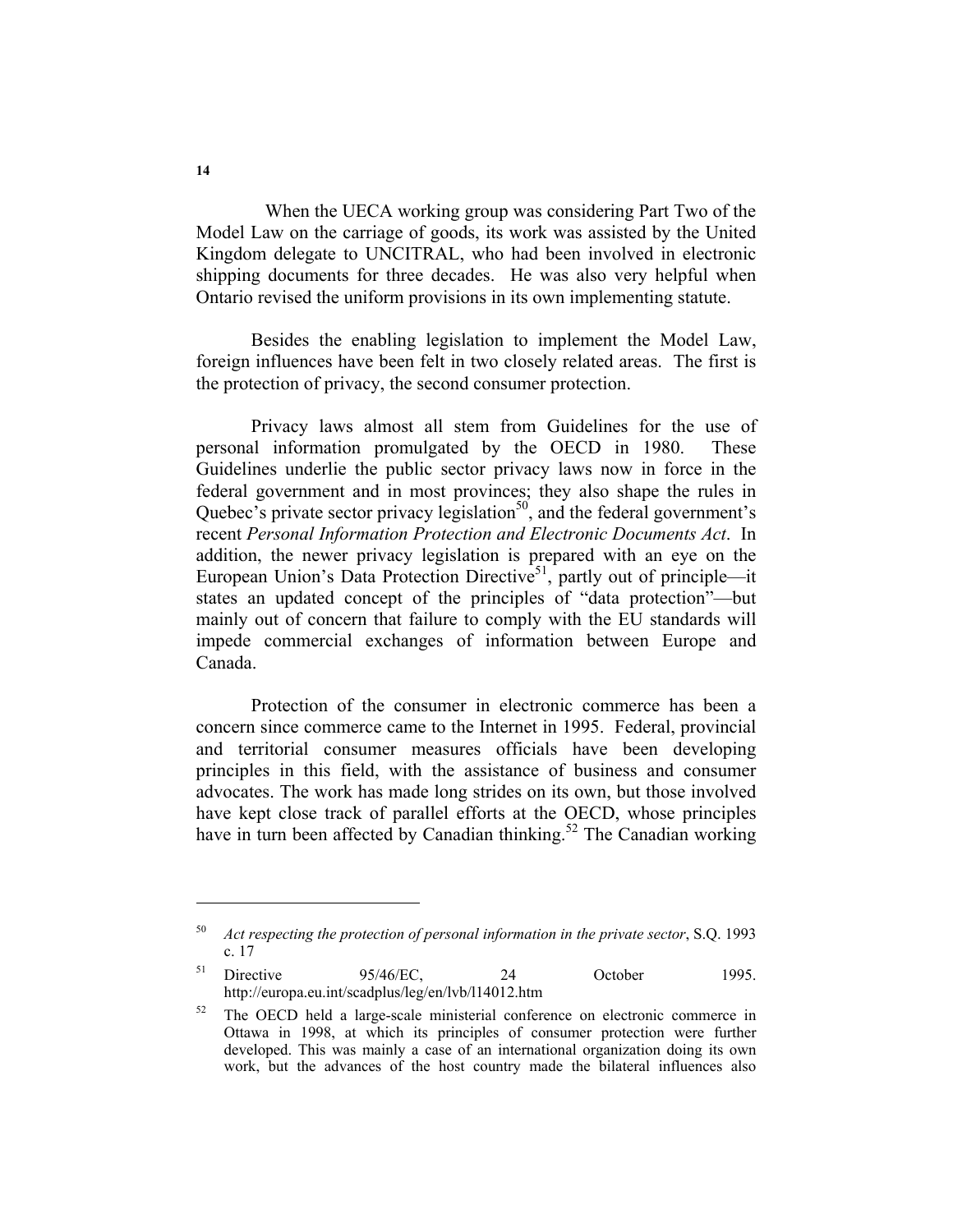group keeps in touch with the developing EU directive on the subject, and the work of the Federal Trade Commission in the United States.<sup>53</sup> Indeed in this field mutual influences extend to administrative cooperation, as Canada and many other countries participated in an FTCled project to scan the Internet for fraudulent representations in early 2000.

 The future of electronic commerce legislation will predictably continue to show these foreign influences. It will prove to have been a precursor to much of our legislative process, rather than an exceptional case. Legal research is increasingly on line, and—as noted at the outset of this paper—when one is on line, one can be anywhere in the world. The resources available to policy developers are vastly greater than they were. The web sites and mailing lists will grow<sup>54</sup>, and e-mail contacts will develop from and turn into personal contacts that spread expertise.

 In addition, people will seek out the appropriate influences. In the summer of 2000, the Commonwealth Secretariat constituted two expert working groups to advise Commonwealth Law Ministers on civil and criminal aspects of electronic communications. The work is conceived especially to benefit smaller countries without the policy development resources to make the rules up on their own. Building an appropriate legal framework can help reduce the disparities in accessibility of electronic communications in general.

Canada chaired one group and was active on the other. Our knowledge, acquired from the international sources discussed in this paper as well as from internal work and technical experience, is actively solicited to become a foreign influence on other nations' electronic commerce legislation.

important in this field. Its guidelines are at http://www.oecd.org/dsti/sti/it/consumer/prod/guidelines.htm .

53 For the FTC, see http://www.ftc.gov/opa/2000/09/gobalcommfin.htm and for the EU see the recent comprehensive report at http://europa.eu.int/comm/dgs/health\_consumer/library/pub/cv/cv992/cv992-07 en.html. These principles will not come as a surprise to anyone familiar with the Canadian federal-provincial-territorial work with businesses and consumers: see http://strategis.ic.gc.ca/SSG/ca01180e.html. Compare the American Bar Association's guidelines at http://www.safeshopping.com

54 A comprehensive list of legal mailing lists ("Lyo's lists") is found at http://www.lib.uchicago.edu/~llou/lawlists/info.html